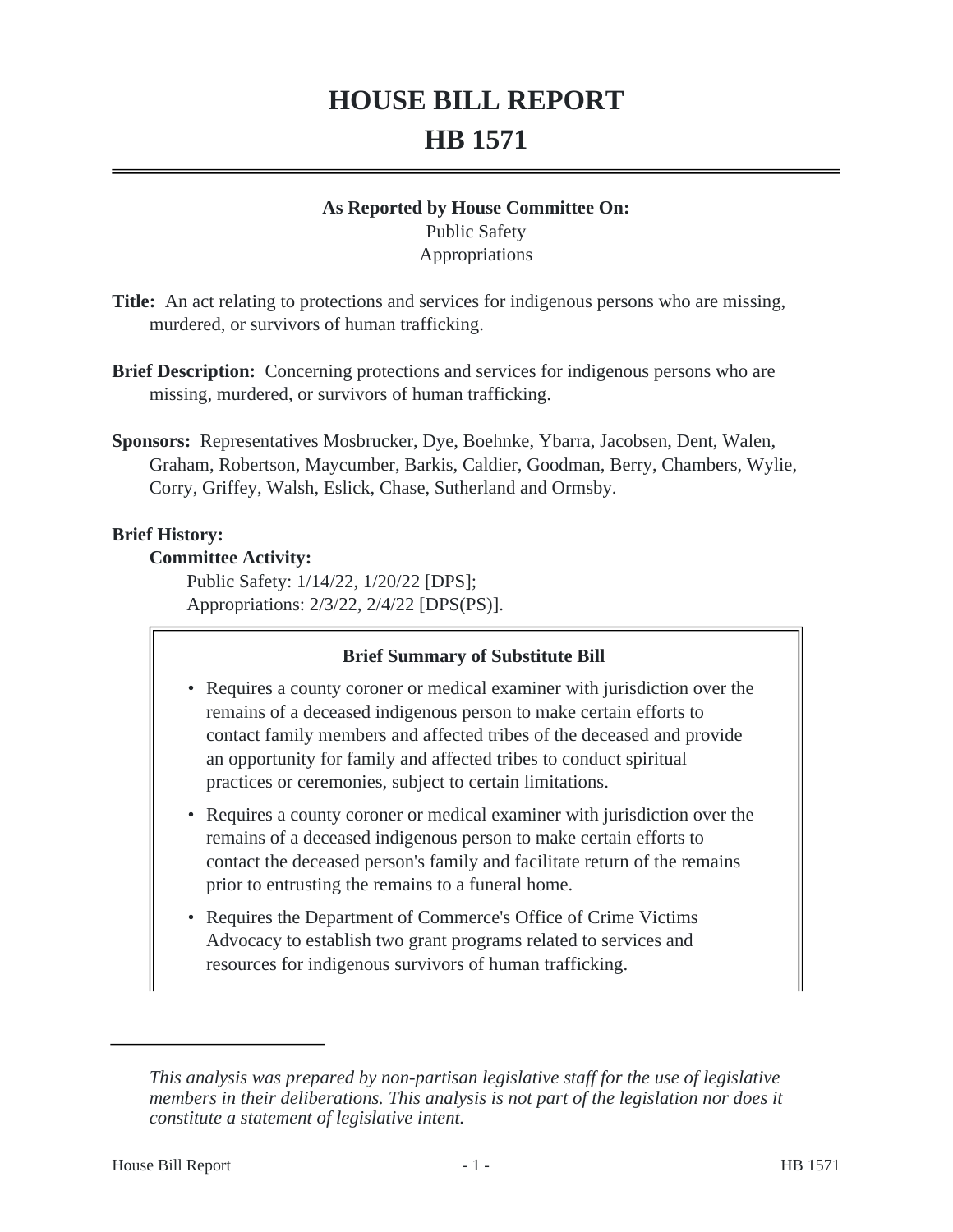• Provides that, upon knowledge from certain authorities that a person in custody or being released from custody at a jail is the subject of a missing person's report, the jail is required to notify the agency of original jurisdiction for the missing person's report.

#### **HOUSE COMMITTEE ON PUBLIC SAFETY**

**Majority Report:** The substitute bill be substituted therefor and the substitute bill do pass. Signed by 13 members: Representatives Goodman, Chair; Johnson, J., Vice Chair; Mosbrucker, Ranking Minority Member; Klippert, Assistant Ranking Minority Member; Davis, Graham, Griffey, Hackney, Orwall, Ramos, Simmons, Thai and Young.

**Staff:** Corey Patton (786-7388).

#### **Background:**

#### County Coroners and Medical Examiners.

Every county in Washington has a coroner or medical examiner to investigate deaths, conduct inquests, order autopsies, and to determine cause of death in certain cases. The coroner or medical examiner has jurisdiction of bodies of all deceased persons who come to their death through a variety of circumstances. They may authorize an autopsy or postmortem in any case in which the coroner or medical examiner has jurisdiction over the body. Records of the autopsies or postmortems are confidential and may only be released to those parties authorized by statute.

Whenever a person dies within a county without making prior plans for the disposition of his or her body, and there is no other person willing to provide for the disposition of the body, the county coroner must cause such body to be entrusted to a funeral home in the county where the body is found.

#### Office of Crime Victims Advocacy.

The Department of Commerce's Office of Crime Victims Advocacy advocates on behalf of victims obtaining services and resources, administers grant funding for community programs working with victims of crimes, assists communities in planning and implementing services for crime victims, and advises local and state government agencies of practices, policies, and priorities which impact crime victims.

#### National and State Crime Information Centers.

The National Crime Information Center is a computerized index of criminal justice information, including information about missing persons, available to federal, state, and local law enforcement and other criminal justice agencies. The Washington State Patrol operates the Washington State Crime Information Center, which serves to coordinate crime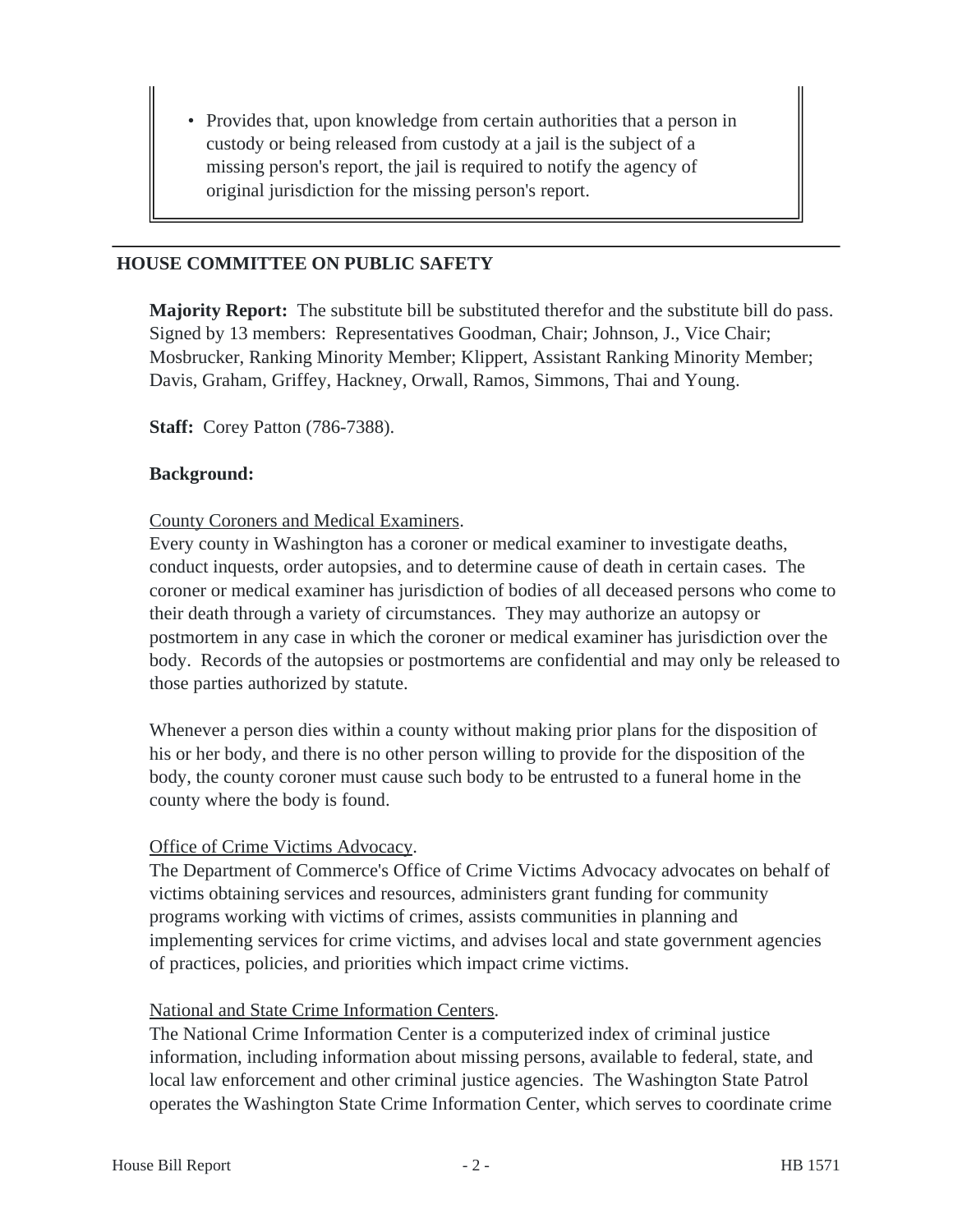information for all law enforcement agencies in Washington state.

## **Summary of Substitute Bill:**

#### County Coroners and Medical Examiners.

County coroners or medical examiners with jurisdiction over the human remains of an indigenous person must cooperate with law enforcement to attempt to identify and contact family members and any affected tribes prior to disturbance of the remains, except as necessary in the interest of safety or to preserve evidence for an ongoing criminal investigation. The attempt to make contact must include an attempt to facilitate contact through the regional liaison for missing and murdered indigenous persons within 10 days of the coroner or medical examiner receiving jurisdiction over the remains.

The coroner or medical examiner is required to allow a family member or tribal representative to visit the remains for the purpose of conducting spiritual practices or ceremonies in accordance with the indigenous person's passing. A family member or representative's activities may not interfere with or jeopardize an ongoing criminal investigation. The lead investigator from the law enforcement agency of jurisdiction and the coroner or medical examiner must provide the family member or representative with a list of conduct the family member or representative is prohibited from doing when interacting with the remains, including an explanation of why the conduct is prohibited.

The coroner or medical examiner must also make reasonable efforts to contact family members of the deceased prior to entrusting the body to a funeral home, including an attempt to facilitate contact through the regional liaison for missing and murdered indigenous persons within 10 days of the coroner or medical examiner receiving jurisdiction over the remains. Upon a family member's written request, the coroner or medical examiner must provide an estimated timeframe for returning the body to the family, unless doing so would jeopardize an ongoing criminal investigation.

Grant Program—Wraparound Services for Indigenous Survivors of Trafficking. Subject to the availability of funding, the Office of Crime Victims Advocacy (OCVA) must establish a competitive grant program to award funding to an eligible public agency, nonprofit community group, or nonprofit treatment provider to establish a pilot project providing wraparound services to indigenous survivors of trafficking by September 1, 2022.

The grant recipient must use the grant funds to develop or maintain a center capable of providing wraparound services to at least 50 indigenous persons who are survivors of trafficking, including:

- short-term and long-term shelter;
- food:
- nonemergency health care;
- mental health counseling and treatment;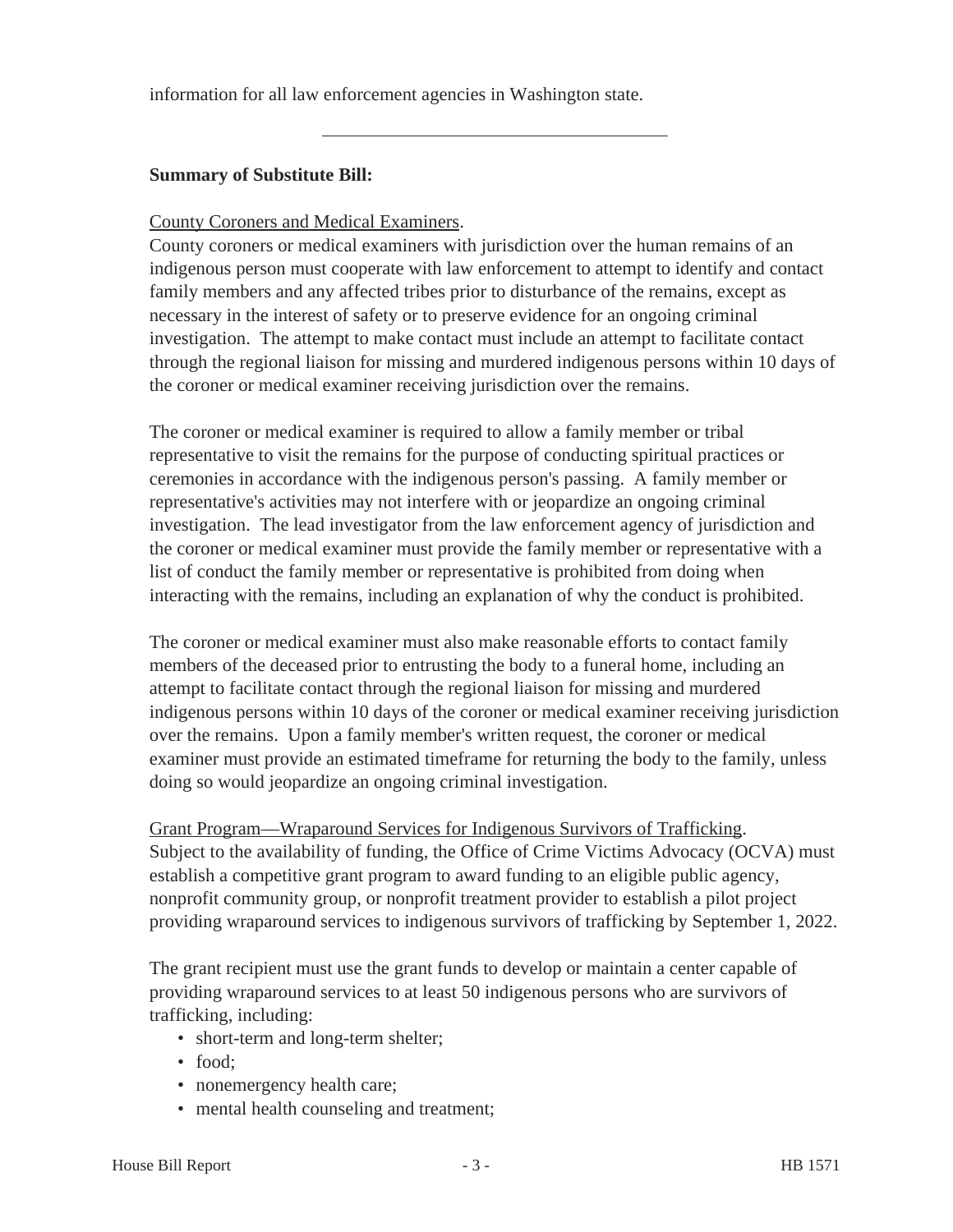- substance abuse prevention, assessment, and treatment;
- case management and care coordination;
- education and special education services;
- vocational training;
- legal services, protection, and advocacy; and
- transportation.

The grant recipient must provide a report to the Department of Commerce (Commerce) on the results of the pilot project by October 1, 2023. Commerce must provide a report on the pilot project to the Governor and appropriate committees of the Legislature by December 1, 2023. The grant program expires January 1, 2024.

Grant Program—Services and Resources for Indigenous Survivors of Trafficking. Subject to the availability of funding, the OCVA must award grant funding to local agencies, nonprofit community groups, and nonprofit treatment providers to increase the visibility and accessibility of services and resources for indigenous survivors of trafficking by September 1, 2022.

The OCVA must award 10 grants to eligible applicants: five to applicants in cities west of the crest of the Cascade mountains, and five to applicants in cities east of the crest of the Cascade mountains. Grant recipients shall collaborate with the two liaisons for missing and murdered indigenous persons to develop a campaign to increase the visibility and accessibility of services and resources for indigenous persons who are survivors of human trafficking, including:

- development of methods to help convey information discreetly and effectively, such as through the use of easily recognizable logos and symbols;
- increased signage for relevant antitrafficking hotlines in frequently visited areas, such as truck stops, gas stations, and hotels; and
- increased online promotion.

Grant recipients must provide a report to Commerce on the results of their campaigns by October 1, 2023. Commerce must provide a report on the pilot project to the Governor and appropriate committees of the Legislature by December 1, 2023. The grant program expires January 1, 2024.

#### Missing Persons in Jail.

Upon knowledge from the National Crime Information Center, the Washington State Crime Information Center, or similar or subsequent authority, that a person who is the subject of a missing person's report is in custody or being released from custody at a jail, the jail must notify the agency of original jurisdiction for the missing person's report.

#### **Substitute Bill Compared to Original Bill:**

The substitute bill: (1) eliminates the provision requiring the Washington State Patrol to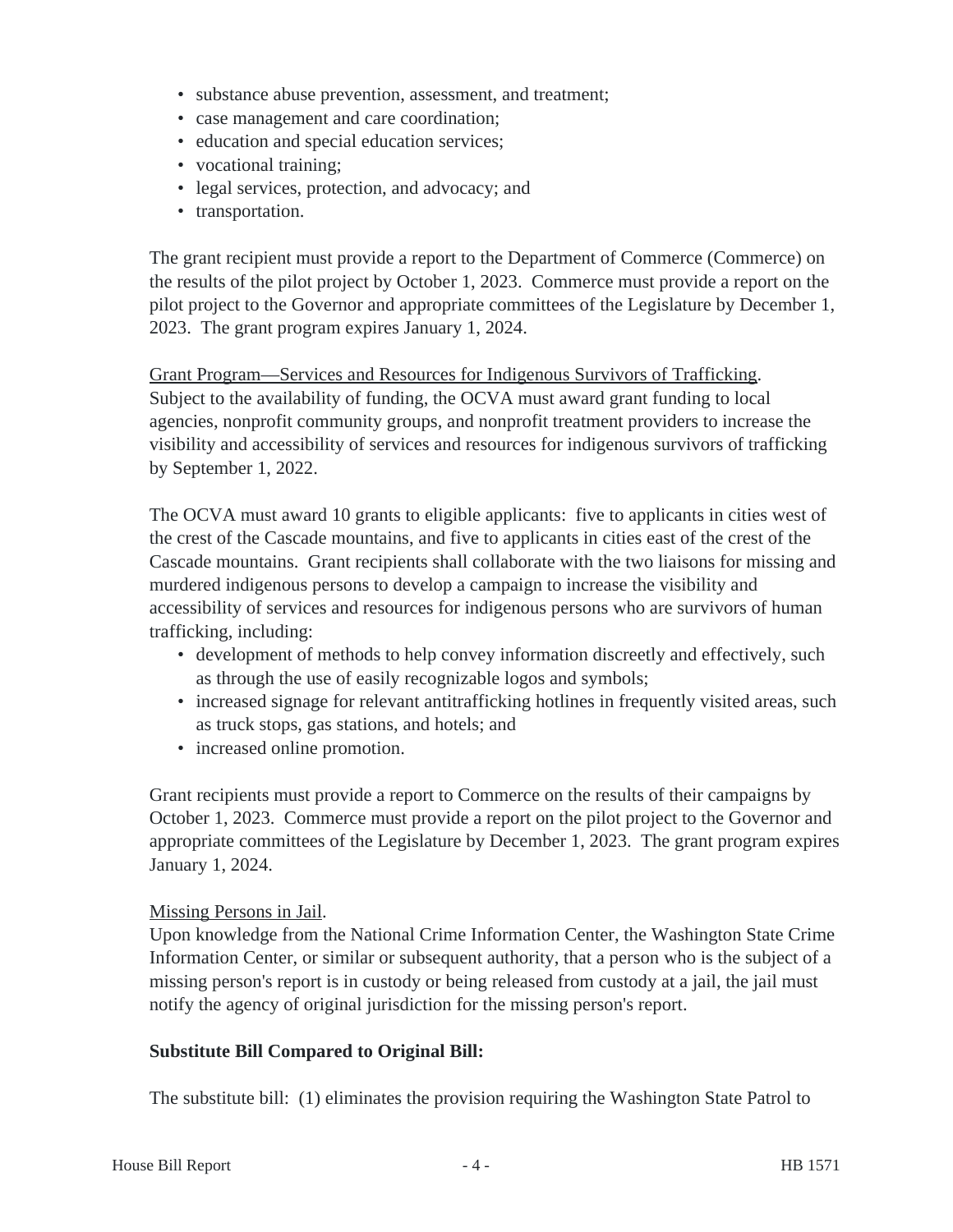create a "Red Thunder Alert" designation as a part of the endangered missing person plan for its statewide clearinghouse; (2) eliminates the provision requiring the Criminal Justice Training Commission to provide training to law enforcement officers and county coroners in tribal sovereignty, customs, culture, traditions, and spirituality; (3) provides that a county coroner and law enforcement may move the human remains of an indigenous person under the coroner's jurisdiction before contacting family members and affected tribes if deemed necessary in the interest of public safety; (4) eliminates the provision requiring a designated authority investigating a missing indigenous person to search the Jail Booking and Reporting System for the missing person and register to be notified if the missing person is later booked into jail; and (5) and provides that, upon knowledge from certain authorities that a person who is the subject of a missing person's report is in custody or being released from custody at a jail, the jail must notify the agency of original jurisdiction for the missing person's report.

## **Appropriation:** None.

**Fiscal Note:** Preliminary fiscal note available.

**Effective Date of Substitute Bill:** The bill takes effect 90 days after adjournment of the session in which the bill is passed.

## **Staff Summary of Public Testimony:**

(In support) The groundwork for this bill has been laid over the past several years. The Legislature previously established two tribal liaison positions that serve in the Washington State Patrol (WSP) and help to connect communities to resources to recover missing indigenous persons. There is a widespread movement across the United States to support additional legislation to aid in recovering missing indigenous persons. It was important to have conversations with affected tribes across Washington state to hear their experiences directly. Families of missing indigenous persons are often left to conduct searches on their own without support. Those communities have experienced many heartbreaking, tragic events that never should have happened. Although work on this bill was started in recognition of missing and murdered indigenous women, the bill is now inclusive of all indigenous persons.

This bill will honor and respect indigenous cultural practices while ensuring that crime scenes remain intact, create an alert system to enable families and communities to find their loved ones faster, facilitate education and awareness on issues impacting indigenous persons, combat human trafficking, and provide comprehensive services to survivors of human trafficking. The missing indigenous person advisory notice could be made more effective if families were able to directly request the advisory notice for their loved ones. Fewer than a dozen missing indigenous persons are reported in the WSP's clearinghouse. Indigenous practices should also be better integrated with mainstream social services, and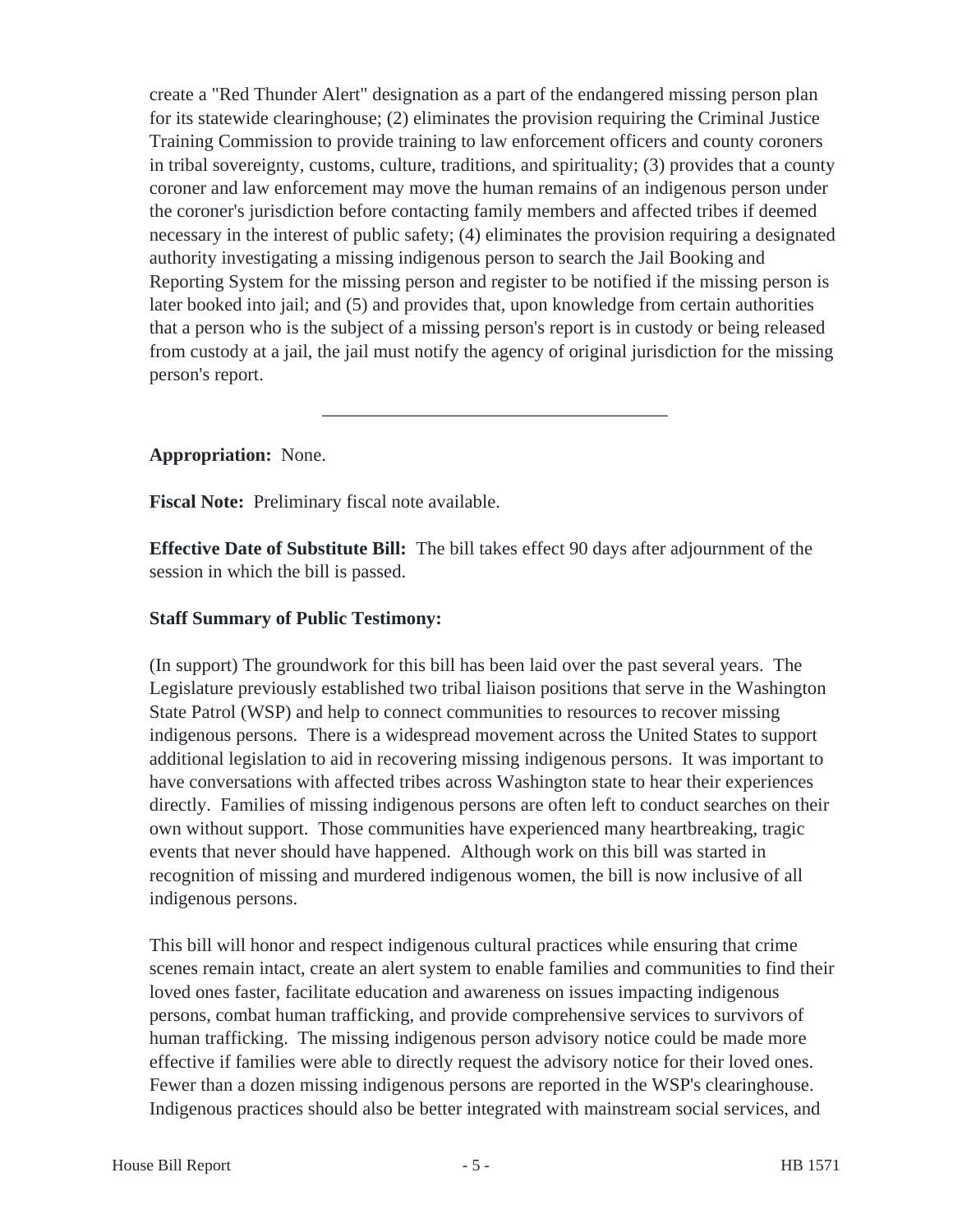the link between commercial sexual exploitation and human trafficking should be clearly highlighted. It is time for Washington to honor its agreements and fulfill its responsibilities to local tribes by bringing missing indigenous persons home.

## (Opposed) None.

(Other) The provision related to monitoring jail bookings for missing persons is wellintended, but utilizing the National Crime Information Center and the Washington State Crime Information Center to determine when a missing person enters or leaves custody would be more efficient than only utilizing information from the Jail Booking and Reporting System. The provision that affords families and affected tribes the opportunity to visit the remains of a loved one at the scene of a fatality could be improved by granting discretion to disturb the scene if deemed necessary for safety concerns. Cross-cultural training for law enforcement is imperative, but the WSP's tribal liaisons should not be the only collaborators in developing training. County coroners should remain responsible for contacting the families of deceased persons, rather than shifting responsibility to WSP's tribal liaisons.

**Persons Testifying:** (In support) Representative Gina Mosbrucker, prime sponsor; Earth-Feather Sovereign and Duane Garvais Lawrence, Missing and Murdered Indigenous Women Washington; Carolyn DeFord, Missing and Murdered Native Americans; and Charlene Tillequots, Yakama Nation Tribal Council.

(Other) James McMahan, Washington Association of Sheriffs and Police Chiefs; and Neil Weaver, Washington State Patrol.

**Persons Signed In To Testify But Not Testifying:** None.

## **HOUSE COMMITTEE ON APPROPRIATIONS**

**Majority Report:** The substitute bill by Committee on Public Safety be substituted therefor and the substitute bill do pass. Signed by 33 members: Representatives Ormsby, Chair; Bergquist, Vice Chair; Gregerson, Vice Chair; Macri, Vice Chair; Stokesbary, Ranking Minority Member; Chambers, Assistant Ranking Minority Member; Corry, Assistant Ranking Minority Member; MacEwen, Assistant Ranking Minority Member; Boehnke, Caldier, Chandler, Chopp, Cody, Dolan, Dye, Fitzgibbon, Frame, Hansen, Harris, Hoff, Jacobsen, Johnson, J., Lekanoff, Pollet, Rude, Ryu, Schmick, Senn, Springer, Steele, Stonier, Sullivan and Tharinger.

**Staff:** Jessica Van Horne (786-7288).

## **Summary of Recommendation of Committee On Appropriations Compared to Recommendation of Committee On Public Safety:**